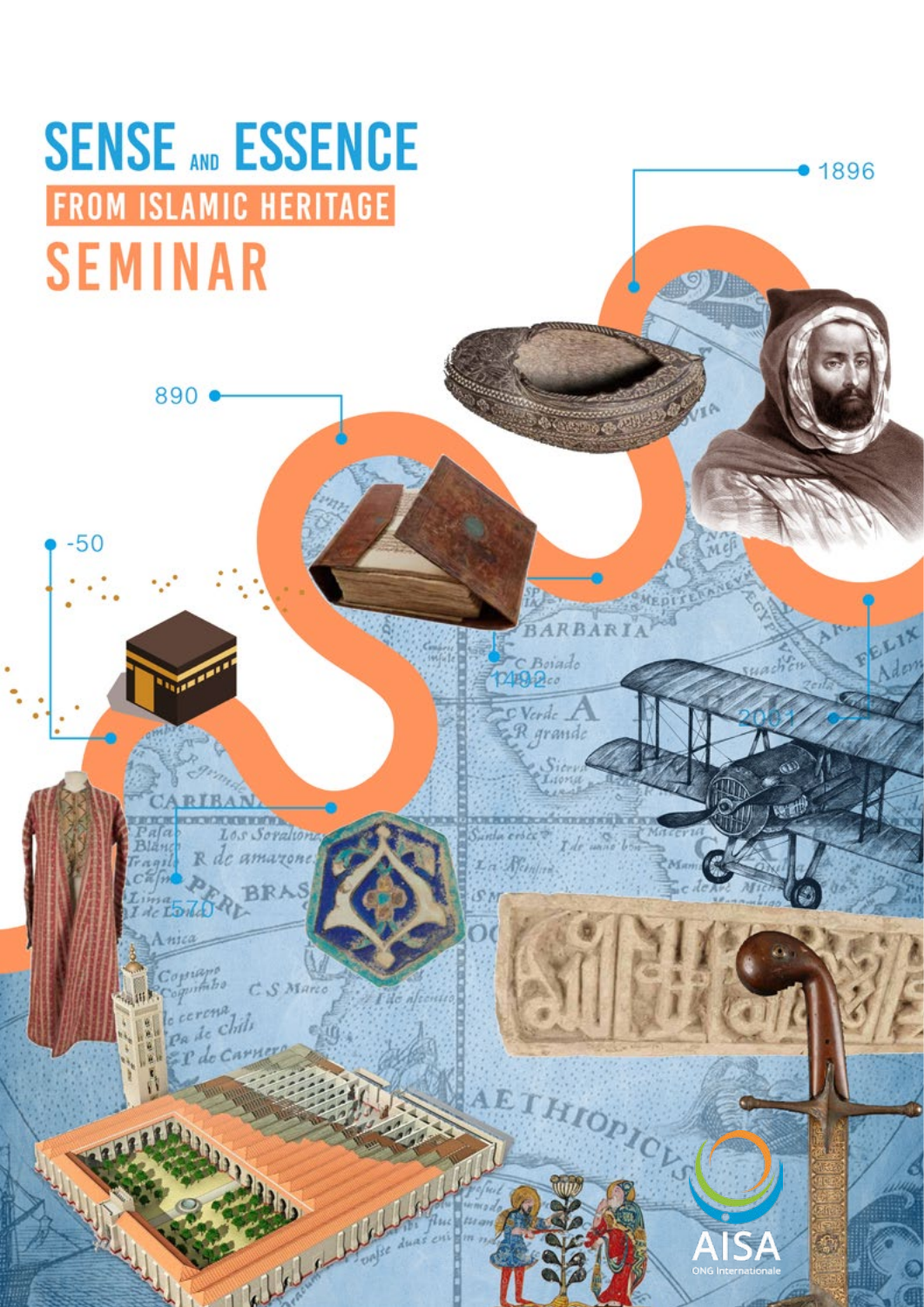AISA International NGO invites you to participate in an international meeting from December 27 to 31, 2019:

### "Islamic Heritage: Sense and Essence".

As a follow-up, and as a stage of the **Ahad-Unity Project**, a seminar will be held for young people that is a continuation of the work initiated in France in early summer and continued in Algeria in August and November. The participants at this meeting will benefit from plenary presentations of the work done by the seminarists.

The **Ahad-Unity Project** aims to showcase the richness and unity of Islamic heritage and make available to a wide audience the resources and teachings sometimes ignored by tradition and Muslim culture. The goal is to transmit to the new generations the message of the Culture of Peace so that they can live and build their future one with the other and not one against the other.

In a world in crisis and change, the **Ahad-Unity Project aims** to contribute to the advent of a new hope through the following objectives:

- Show how the spiritual tradition can provide an answer to the questions and concerns of our time;
- Restore the image of a free and responsible Islam;
- Transform our approach to negative problems in order to understand the positive;
- Assert the principle of uniqueness as a means of creating bonds between the humans and all other creatures.

But how do we converge our strengths, powers, knowledge, assets and wills? If it isn't by investing ourselves in a project: to build a

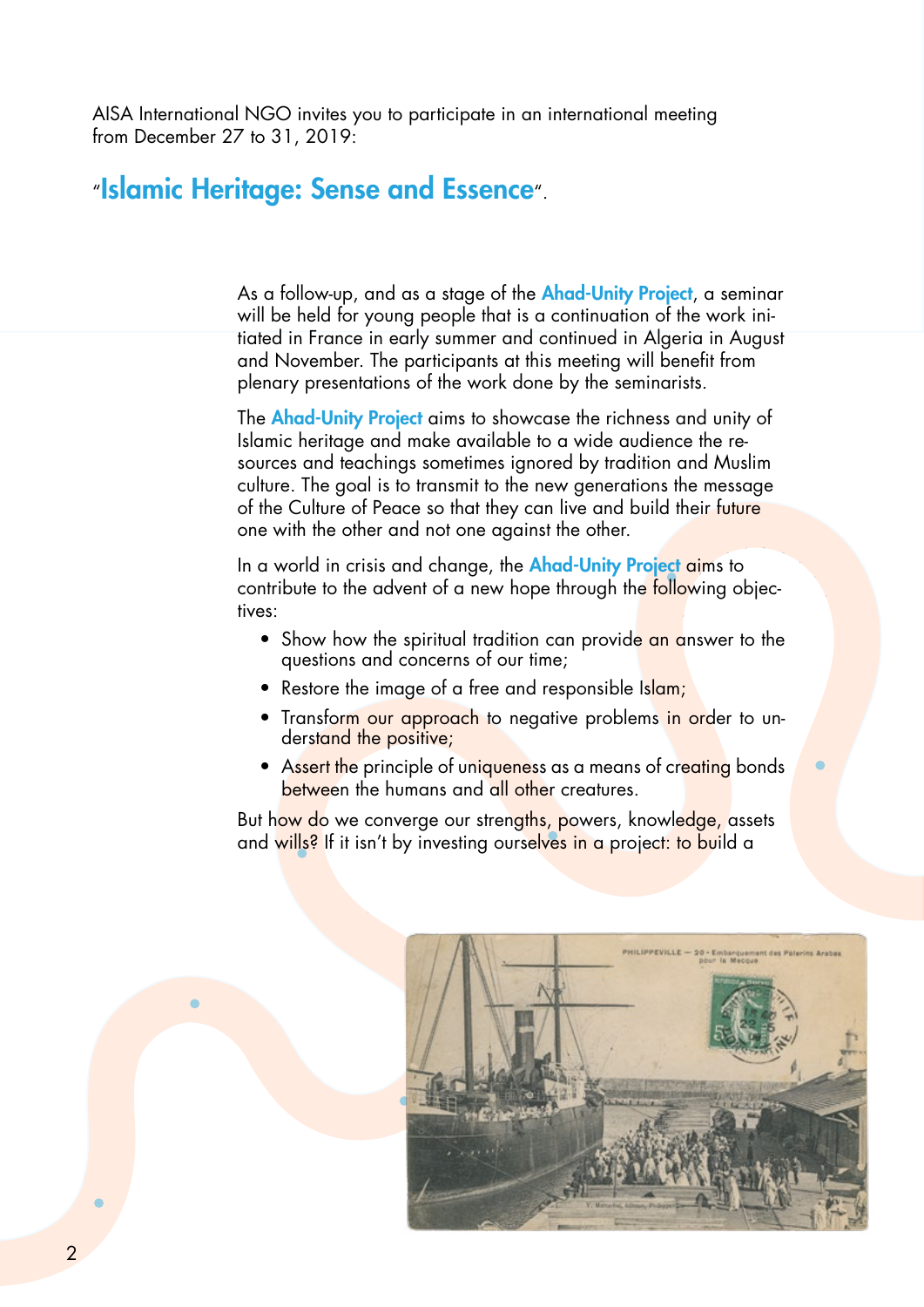

House of Peace, whose foundation is first and foremost the Culture of Peace in Unity.

A dream, some say, a utopia, but isn't our challenge to turn this dream into reality? A mission of global issues, a necessity for us and future generations. A civic commitment, a common vision and a desire to live better together, to know each other better and be recognized in our cities, our countries, our communities, our institutions.

For living together means promoting a shared vision of our community of destiny and enabling our institutions to join a movement recognized locally, nationally and internationally. It is to promote the essential values that a large part of humanity aspires to: pluralism, equity, justice, the sanctity of life, respect for the environment.

It is acting in synergy through concrete actions for the fulfillment of everyone, with mutual respect for differences.

It is to prevent radicalization and terrorism that thrive on the soil of injustices and inequalities.

It is giving a soul to globalization and ensuring the preservation of the essence of being: its virtues, qualities and ethics. Its future depends on it!

Finally, it offers an education that preserves the richness of the cultural diversity of social ties for a «Better Living Together» that reconciles us with the whole of life.

During this stay, all participants will be offered cultural visits, moments of exchange with seminarians, a Tunisian Folklore Party on December 30th and on the 31st the Spiritual End of Year Evening.

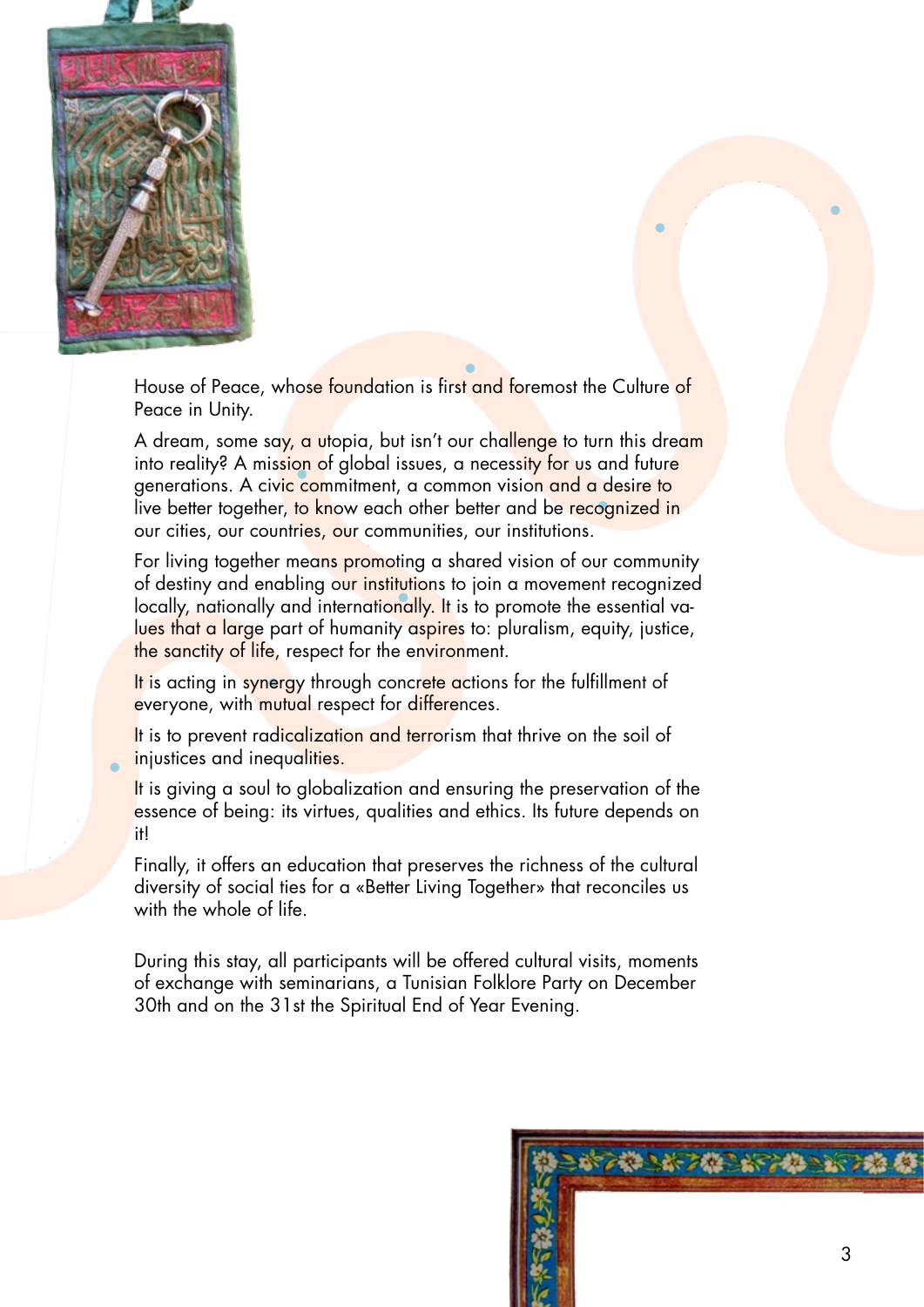## Seminar SENSE AND ESSENCE OF ISLAMIC HERITAGE

During these four days, we propose to introduce young seminarians to the research and production methodology of the Ahad Unity Project through collaborative and interactive thematic workshops by guiding them throughout their investigations. They will have the opportunity to share and exchange their experiences and productions in open plenary with all the participants.

Enriched by this meeting and borrowing the vision and methodology of the Project Ahad Unity, those who wish can join the teams already formed.



### WORKSHOP 1 CONTEXT OF QURANIC REVELATION - Asbâb al-Nuzûl

In the 1980s and as part of the activities of the Alif Institute, a group of young computer scientists initiated a project that consisted in grouping and classifying in the form of cards, all the prophetic traditions related to the science of Asbâb al-Nuzûl which consists in understanding the causes and contexts of revelation of certain Quranic verses.

The objective of this workshop is to classify and computerize these sheets according to a methodology while going on to discover this science which shows that the Quranic revelation has in reality often manifested itself as a result of human questioning.

### WORKSHOP 2 THE SUFI MASTERS

From the biography and geographical and historical context of their time, it is a question of highlighting the contribution and the impact of the Masters on society and the scope of their teachings until today.

The objective is to highlight the relationship between the men who transmitted this spiritual heritage and their religious, spiritual, social, political, economic, scientific and artistic environment.

An historical timeline, intended to be enhanced that shows the chronology of events will be made available to the youth allowing them to locate each Master in the environment of his time.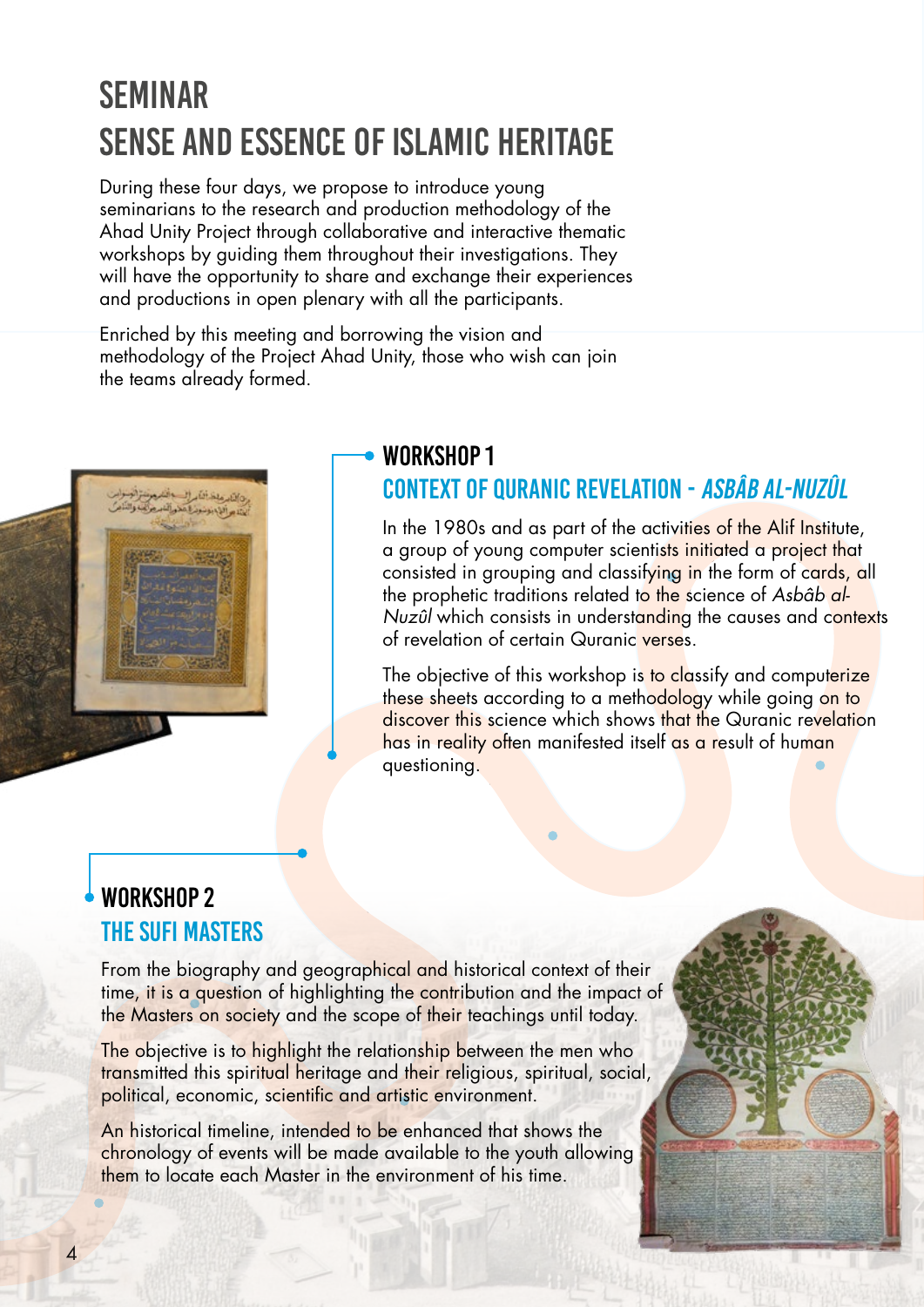### WORKSHOP 3 THE HOLY PLACES

This workshop is an invitation to discover the geography, history and sanctity of the holy places: Mecca, Medina and Jerusalem and the various monuments associated with them.

The aim is to highlight the role that these holy places have played to the present day in transmitting the universal values of peace, sharing, fraternity and the sacredness of life.



#### WORKSHOP 4 FAMOUS MUSLIM WOMEN

This workshop proposes to revisit the history of eminent women who have played an important role in the transmission of Islamic heritage.

The aim is that these Muslim women, forgotten or underestimated, be known in order to deconstruct the "false truths" put on the feminine and restore it in society.

### WORKSHOP 5 Multimedia Production

The Workshop proposes to create multimedia objects (interactive images and maps, chronologies, ...) to illustrate historical aspects of the characters. It also proposes to continue to integrate multimedia objects (voice-over, audio, video, postcards, maps, objects) that illustrate the exploration of their life by approaching their path, works, thoughts and contributions to humanity, as well as the political, social, economic context of the time and the places where they lived.

The objective is to create a functional multimedia model to explore the character of Sheikh al-Alawi as an example, to be presented in plenary on December 31, 2019.

This workshop is intended for computer scientists, graphic designers, web designers, cartoonists, passionate about images, sounds, or videos ... They will participate in supplying the interactive site that the Ahad Unit has intended for the public, to make known the wealth of the spiritual heritage of Islam.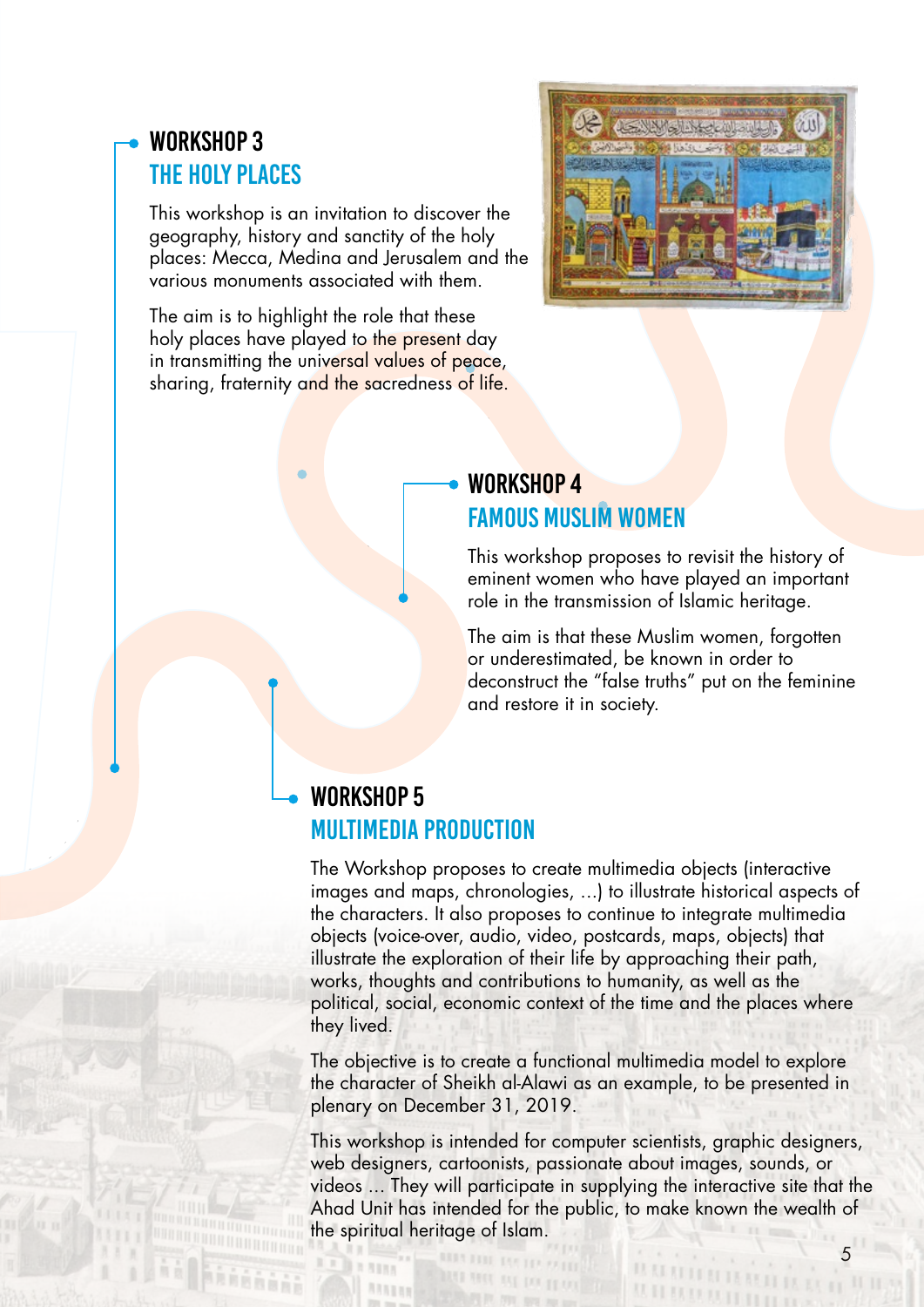### PROGRam

### Program for December 27, 2019

| $\parallel$ 14:00 $\parallel$ | Reception of the participants from $14:00$                                                    |
|-------------------------------|-----------------------------------------------------------------------------------------------|
| $19:00$ $21:00$ Dinner        |                                                                                               |
| $\vert$ 21:30 $\vert$         | <b>After dinner:</b> Meeting between the Seminarians and the leaders of the<br>$\pm$ seminar. |

### Program for December 28, 2019

|       |                    | $07:00:08:45$ Breakfast                                                                                                                                                                                               |
|-------|--------------------|-----------------------------------------------------------------------------------------------------------------------------------------------------------------------------------------------------------------------|
|       | 09:00 10:30        | <b>1st Plenary:</b> Presentation of the Ahad-Unity Project – vision, mission,<br>actions.                                                                                                                             |
| 10:30 | $\pm 11:00$ Break  |                                                                                                                                                                                                                       |
| 11:00 | 12:00              | <b>2nd Plenary:</b> Exchanges and debates between the Seminarians and the<br>Presenters of the work done.                                                                                                             |
| 12:30 | $14:00$ : Lunch    |                                                                                                                                                                                                                       |
| 14:30 | 17:00              | <b>Workshops</b><br>Workshop 1: Context of Quranic revelation - Asbâb al-Nuzûl<br>Workshop 2: The Sufi Masters<br>Workshop 3: The Holy Places<br>Workshop 4: Famous Muslim Women<br>Workshop 5: Multimedia Production |
|       | 19:00 20:30 Dinner |                                                                                                                                                                                                                       |
|       | $21:00$ 22:30      | Plenary: Exchanges and debates between the Seminarians and the<br>Presenters of the work done.                                                                                                                        |

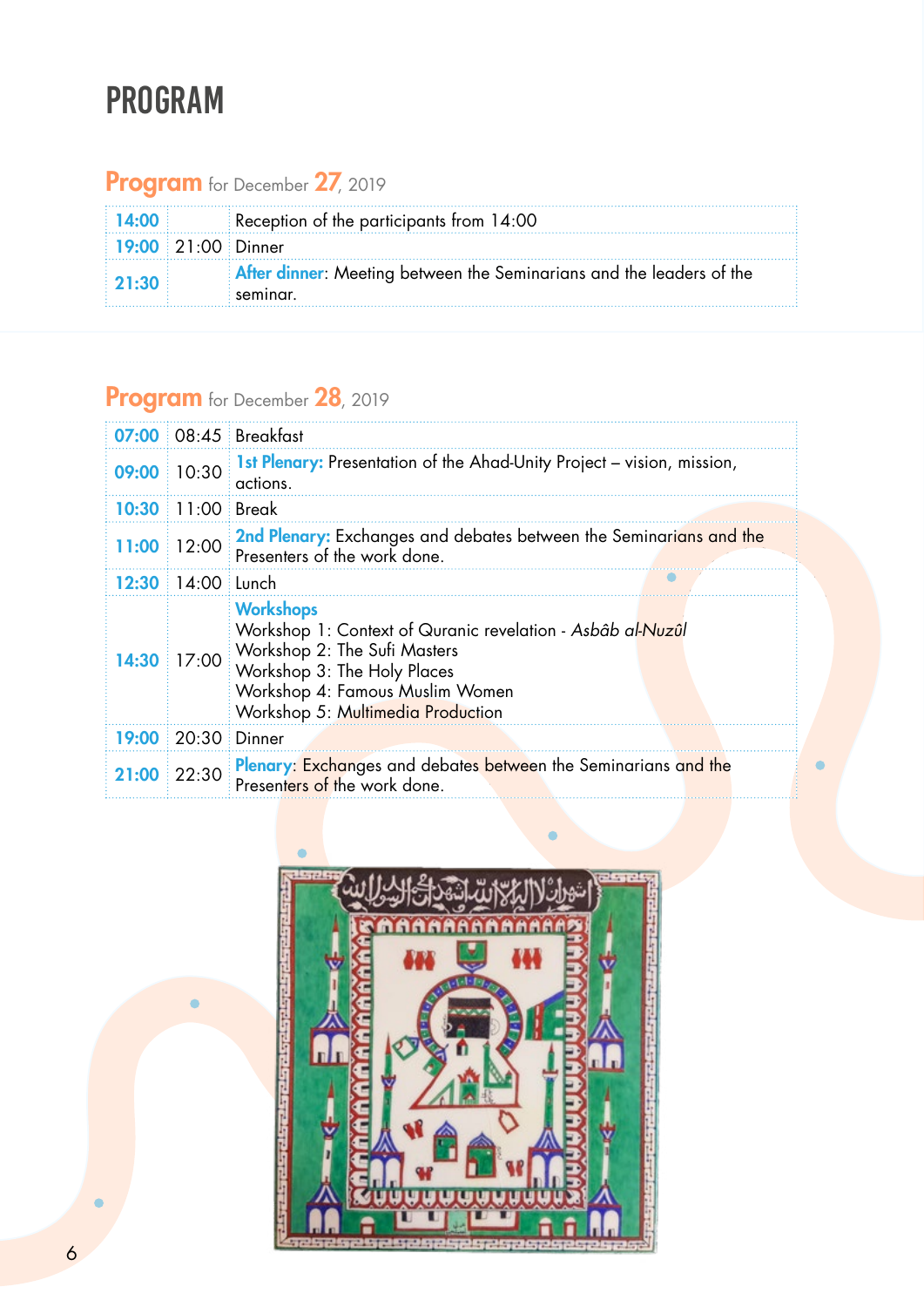### Program for December 29, 2019

|       |               | $07:00$ 08:45 Breakfast                                                                                                                                                                                                     |
|-------|---------------|-----------------------------------------------------------------------------------------------------------------------------------------------------------------------------------------------------------------------------|
| 09:30 |               | <b>Workshops</b><br>Workshop 1: Context of Quranic revelation - Asbâb al-Nuzûl<br>12:00 Workshop 2: The Sufi Masters<br>Workshop 3: The Holy Places<br>Workshop 4: Famous Muslim Women<br>Workshop 5: Multimedia Production |
| 12:30 | 14:00 : Lunch |                                                                                                                                                                                                                             |
| 14:30 |               | <b>Workshops</b><br>Workshop 1: Context of Quranic revelation - Asbâb al-Nuzûl<br>17:00 Workshop 2: The Sufi Masters<br>Workshop 3: The Holy Places<br>Workshop 4: Famous Muslim Women<br>Workshop 5: Multimedia Production |
| 19:00 |               | $20:30$ Dinner                                                                                                                                                                                                              |
| 21:00 | 122:30        | Plenary: Exchanges and debates between the Seminarians and the<br>Presenters of the work done.                                                                                                                              |

### Program for December 30, 2019 Free Day

|  |                                                              | 07:00 10:00 Breakfast                    |  |
|--|--------------------------------------------------------------|------------------------------------------|--|
|  | $12:30$ 14:00 Lunch                                          |                                          |  |
|  | $\frac{1}{2}$ 19:00 $\frac{1}{2}$ 20:30 $\frac{1}{2}$ Dinner |                                          |  |
|  |                                                              | 21:00 22:30 Evening of Tunisian Folklore |  |

### Program for December 31, 2019

|  | 09:30 12:00 Workshops<br>The development of a Roadmap for each workshop                                        |
|--|----------------------------------------------------------------------------------------------------------------|
|  |                                                                                                                |
|  | 14:30 18:00 Plenary: Workshop Returns and Conclusions                                                          |
|  |                                                                                                                |
|  | $\frac{1}{2}$ 22:00 $\frac{1}{2}$ 00:30 $\frac{1}{2}$ Spiritual Evening                                        |
|  | $\frac{1}{2}$ 07:00 $\frac{1}{2}$ 08:45 $\frac{1}{2}$ Breakfast<br>$12:30$ 14:00 Lunch<br>$19:00$ 20:30 Dinner |